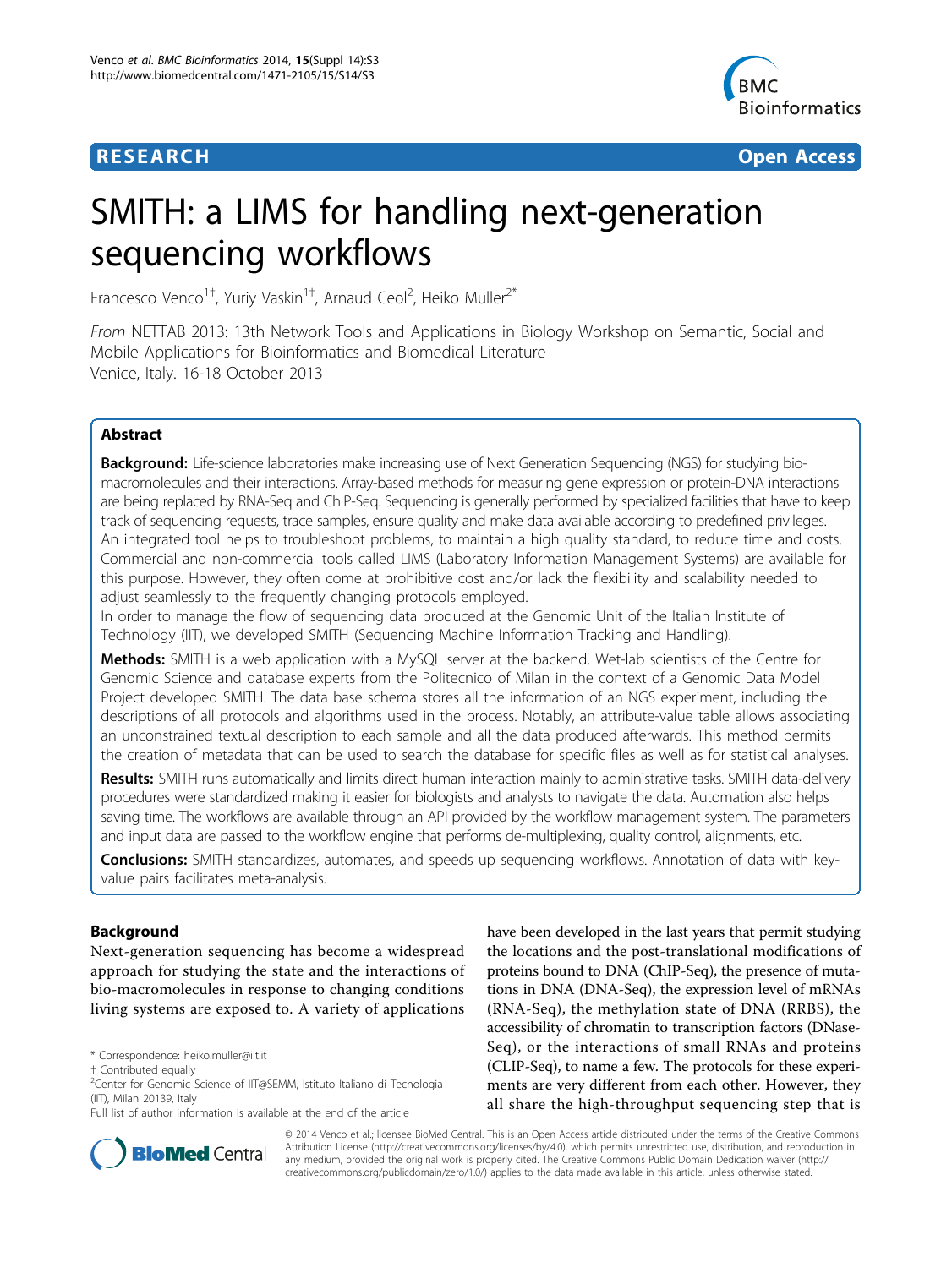necessary to read out the signals. Thus, next-generation sequencing has become a corner stone of modern lifescience laboratories and is generally carried out by specialized facilities.

A sequencing facility is confronted with multiple problems. It must handle sequencing requests, process the samples according to the application specified, combine multiplexed samples to be run on the same lane such that de-multiplexing is not compromised and track the state of the sample while it is passing through the sequencing pipeline. They must ensure quality, keep track of reagent barcodes used for each sample, deliver the results to the proper user following de-multiplexing, archive the results and support the users when troubleshooting becomes necessary. Furthermore, the user input at request stage can be erroneous and the facility needs to pinpoint inconsistencies as soon as possible. Considering the central importance of sequencing data, a sequencing facility has to meet these demands under constant pressure to produce results as quickly as possible.

From the user's point of view, the time that passes between placing a sequencing request and obtaining interpretable data can be several weeks. To complicate matters further, the user placing a request is generally a biologist without extensive bioinformatics skills. The biologist collaborates with bioinformaticians who process their data to produce browser embedded tracks that the biologist can view and carry out statistical analyses that help interpreting the data, which adds to the lag time. Some of the analysis steps to be carried out by bioinformaticians can be standardized, however. For example, alignment of the data to a reference genome and the generation of corresponding browser tracks is a routine task. Automation of this step alone frees time for the bioinformaticians who can concentrate on more sophisticated types of analyses, shortens the lag time for the biologist, keeps data organized, and optimizes disk space usage.

All these requirements make a dedicated information management system indispensable. Both commercial and non-commercial software solutions are available. Commercial solutions come at considerable costs, lack transparency, and will only be briefly discussed here. Illumina BaseSpace [[1](#page-7-0)] is a web-based system with easy-to-use interfaces of sample submission, tracking and results monitoring. A plugin-based subsystem of NGS processing tools allows selecting default data analysis pipelines or adding custom ones. Yet, the data must be stored on the BaseSpace cloud. Genologics Clarity LIMS [[2\]](#page-7-0) is a highly customisable LIMS with a rich set of options and short deployment time.

There is no shortage of non-commercial, open-source solutions. GnomEx [\[3](#page-7-0)] provides extensive solutions for sample submission, sample tracking, billing, access control, data organization, analysis workflows, and reporting for both NGS and microarray data. openBis [[4\]](#page-7-0) is a flexible framework that has been adapted to be used for proteomics, high content screening, and NGS projects. The WASP [\[5](#page-7-0)] system has been developed to meet the demands of NGS experiments and clinical tests. It provides embedded pipelines for the analysis of ChIP-Seq, RNA-Seq, miRNA-Seq and Exome-Seq experiments. NG6 [[6\]](#page-7-0) is based on a compact data model composed of projects, runs, and analyses. The analyses are running in the Ergatis [\[7](#page-7-0)] workflow management system and can accept different file types produced by Roche 454 and Illumina HiSeq platforms. SLIMS [[8\]](#page-7-0) is a sample management tool for genotyping laboratories. SeqBench [\[9](#page-7-0)] has been designed to support management and analysis of exome-sequencing data. The PIMS sequencing extension [[10\]](#page-7-0) is based on the Protein Information Management System [[11\]](#page-7-0) and has been adapted to be used with Applied Biosystems 96-well plate sequencers and two different types of liquid handling robots. There is also an extension with LIMS functionality to the popular Galaxy workflow engine [[12](#page-7-0)] called Galaxy LIMS [[13](#page-7-0)]. The system supports request submission, offers assistance during flow cell layout, and automatically launches Illumina's CASAVA software [[14\]](#page-7-0) to perform de-multiplexing and delivery of the user-specific FASTQ files. Being integrated with Galaxy, the data are automatically available to be processed by analysis pipelines stored in Galaxy. MISO [[15\]](#page-7-0) provides a wide set of tools for NGS sample submission, tracking, analysis and visualization and it is distributed as a pre-installed software on a virtual image.

Notwithstanding the availability of different open-source LIMS systems for sequencing applications, finding a solution that meets all the demands of a specific laboratory remains a difficult task. In general, a LIMS should provide support for request submission, store metadata associated to each sample and make them searchable, allow the rolebased access control, track samples at all stages of the sequencing pipeline, keep track of reagents used, facilitate administrative tasks such as invoicing, do quality control, integrate seamlessly with the sequencing technology in use, process raw data and deliver them to the requester, apply different workflows to the data as requested by the user, and report the results in a structured fashion. At all stages, the user wants to have feedback regarding the state of their samples. An open-source LIMS must be adapted to the specific infrastructure and the project needs of a research institution, which are in constant evolution. Therefore, the LIMS system must be modified accordingly. The effort needed to adapt an existing LIMS and gain sufficient insight into its code base in order to be able to modify it in a productive fashion must be weighed against the effort of developing an in-house solution. The plethora of available LIMS systems testifies that the latter option is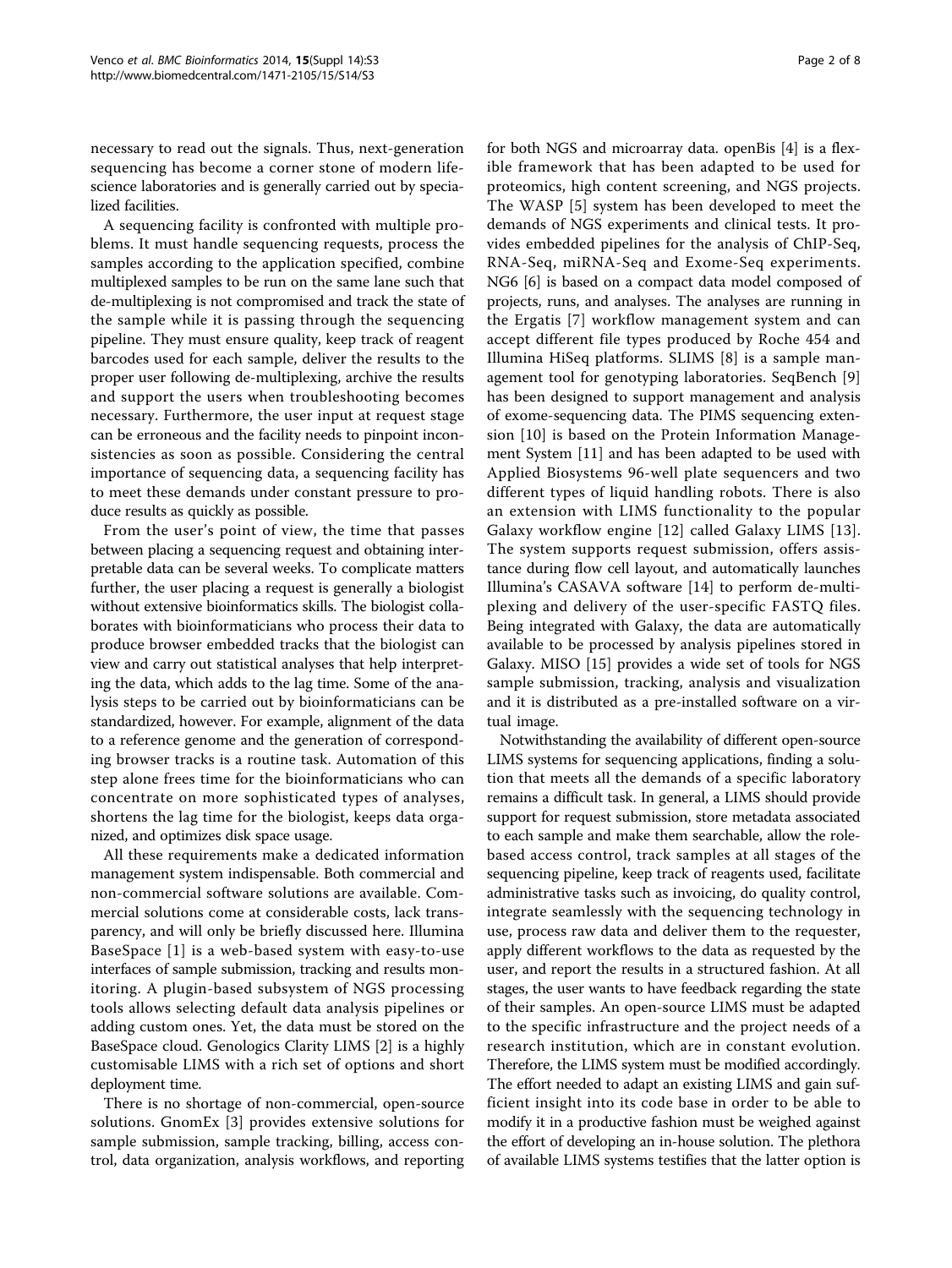often favoured. From this perspective, it seems that a simple LIMS has more chances of being shared than a more complex one. In any case, there is no LIMS that serves all needs in a simple turn-key solution. Here we present SMITH, an open-source system for sequencing machine information tracking and handling that was developed to meet the demands of the joined sequencing facility of the Italian Institute of Technology and the European Institute of Oncology. SMITH is available at [[16\]](#page-7-0) ([http://cru.geno](http://cru.genomics.iit.it/smith/)[mics.iit.it/smith/\)](http://cru.genomics.iit.it/smith/).

# Methods

SMITH has been developed using Java Enterprise technology on the NetBeans 7.3 Integrated Development Environment [\[17\]](#page-7-0) and runs on a Java EE application server (for instance Glassfish version 3.1 or higher). Apache Maven [[18\]](#page-7-0) is used as a software management tool.

The SMITH architecture is divided into a web-tier, a middle-tier, an information system tier, and adheres to the Model-View-Controller (MVC) paradigm. The web interface is provided using Java Server Faces (JSF) [\[19\]](#page-7-0) and PrimeFaces [[20](#page-7-0)] technology. The FacesServlet, that is part of the JSF framework, plays the role of the Controller and coordinates the information exchange between the user and the Model via a number of views that are provided as xhtml facelets. The Model is composed of JSF Managed Beans that communicate with the information system tier that relies on the Hibernate object/relational mapping [[21](#page-7-0)] to communicate with a MySQL database. The messages displayed are organized in a resource bundle for allowing easy internationalization.

SMITH generates dynamically the scripts that perform the initial data processing (up to FASTQ files). Further analysis of FASTQ files is performed by the workflows of Galaxy. Finally, SMITH communicates with the NGS data file system via a mount point in the application server and can launch commands on a high performance computing cluster (HPC) to run the various workflows. This design has proven stable and scalable to multiple users.

# Results

# Infrastructure around SMITH at the Center for Genomic Science

Before presenting SMITH in detail, we briefly describe the infrastructure that SMITH operates in (Figure [1A](#page-3-0)). The IIT Genomic unit sequences about 2000 samples per year on an Illumina HiSeq2000 instrument submitted by 150 users belonging to 20 different research groups. The raw data are first written to a RAID5 configured set of hard disks on a local workstation running the HiSeq2000 controller software and contemporaneously transferred to a remote Isilon mass storage device as the sequencing cycles proceed. This buffering procedure precludes data loss due to temporary network failures in the connection between the workstation and the Isilon device and guarantees having the raw data entirely copied to their final destination in near real time. Upon finishing the chemistry cycles, the data are de-multiplexed and converted to FASTQ format using CASAVA software. FastQC software [[22](#page-7-0)] is used for quality control. The FASTQ files are then distributed to individual users for further analyses. The user directories are organized by group leader's name, user name, file type, and run date to facilitate access to the data. FASTQ files are stored in the FASTQ directory, BAM files in the BAM directory, etc. (Figure [1A\)](#page-3-0). Each file has two links (generated using the UNIX ln command). The two links permit access to the same data file from two different locations. The first link is located in the user directory as described above. The second link is found in the CASAVA output folder and facilitates access to the data using the flow cell barcode, the run date, or the run number by facility staff. The FASTQ data are being analysed further either by individual group bioinformaticians or subjected to SMITH workflows, as requested by the user. All computation intensive tasks are performed on a Sun Grid Engine High Performance Computing (SGE-HPC) cluster that has mounted the Isilon data directories. Analysed data can then be viewed using a local UCSC Genome browser mirror or other genome browsers such as the Integrative Genomics Viewer (IGV) [\[23](#page-7-0)] or the Integrated Genome Browser (IGB) [[24](#page-7-0)]. IGB users can take advantage of a DAS/2 server [\[25](#page-7-0)] and a Quickload directory installation [[26](#page-7-0)] for easy access to a large variety of genomes and annotations.

## SMITH main tasks

SMITH orchestrates the data flow from the user request up to the FASTQ/BAM/BED data. The main tasks and features are:

- Sample submission
- Sample annotation
- Sample analysis
- Sample tracking
- Project awareness
- Run folder monitoring
- Quality control
- Reagent storage
- Role-based access
- Virtual flow cells
- Index compatibility testing
- Email alerts

The users interact with SMITH for placing a sequencing request, for choosing sequencing and analysis options, for adding sample descriptions as key value-pairs for later meta-data analysis, and for tracking their samples using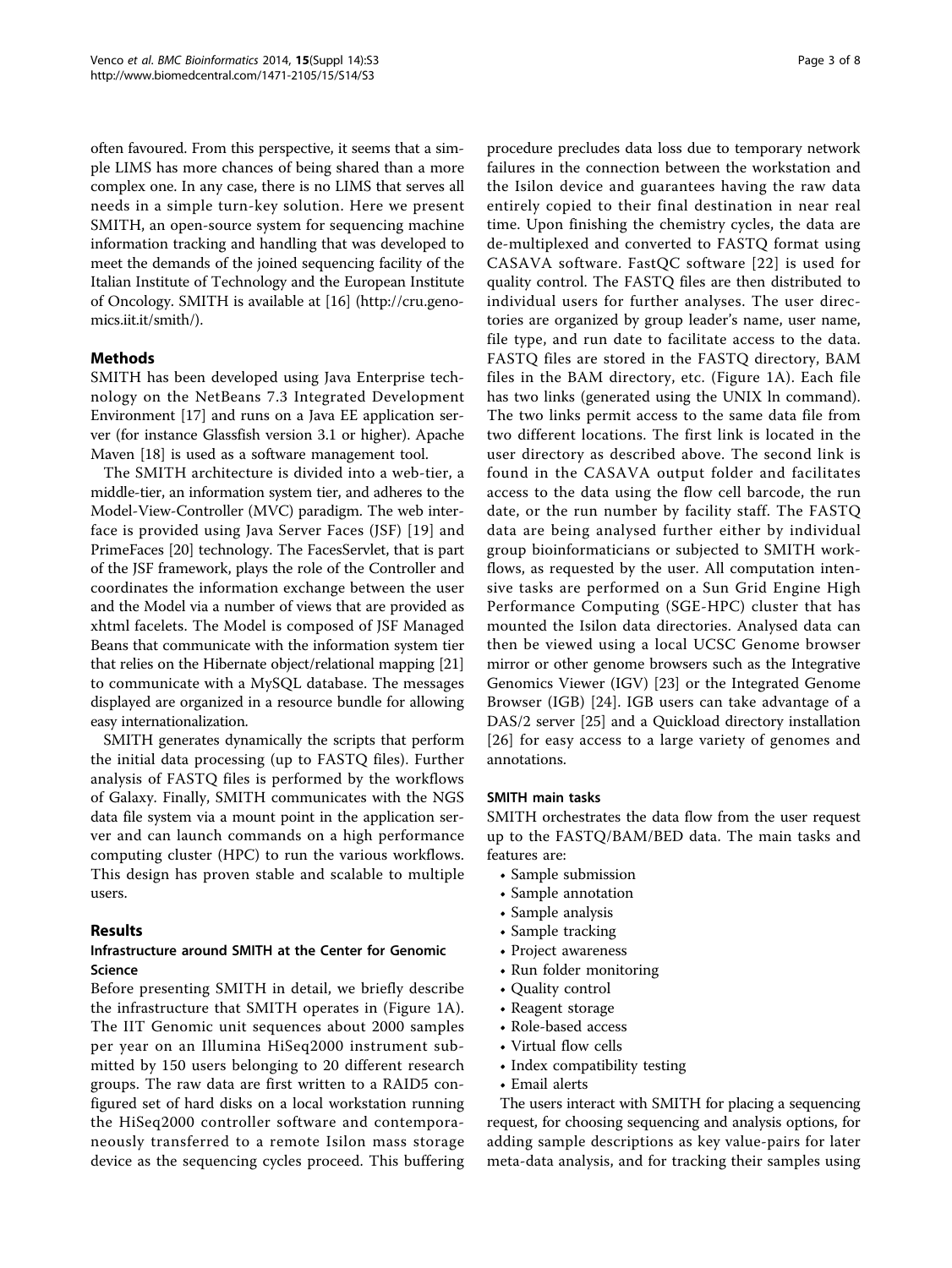<span id="page-3-0"></span>

virtual flow cell, its status changes to "queued". Upon the group leader confirmation the status changes to "confirmed". The sample is then run and analysed by the workflow engine and assumes the final status "analysed". HPC refers to a high performance computing cluster. C) Architecture of the workflow unit. Generated commands invoke Galaxy workflows that subsequently call the un-pluggable core. A part of the instruments can be on the Galaxy side (proprietary tools and scripts) and the other part (open-source tools) is moved to the core.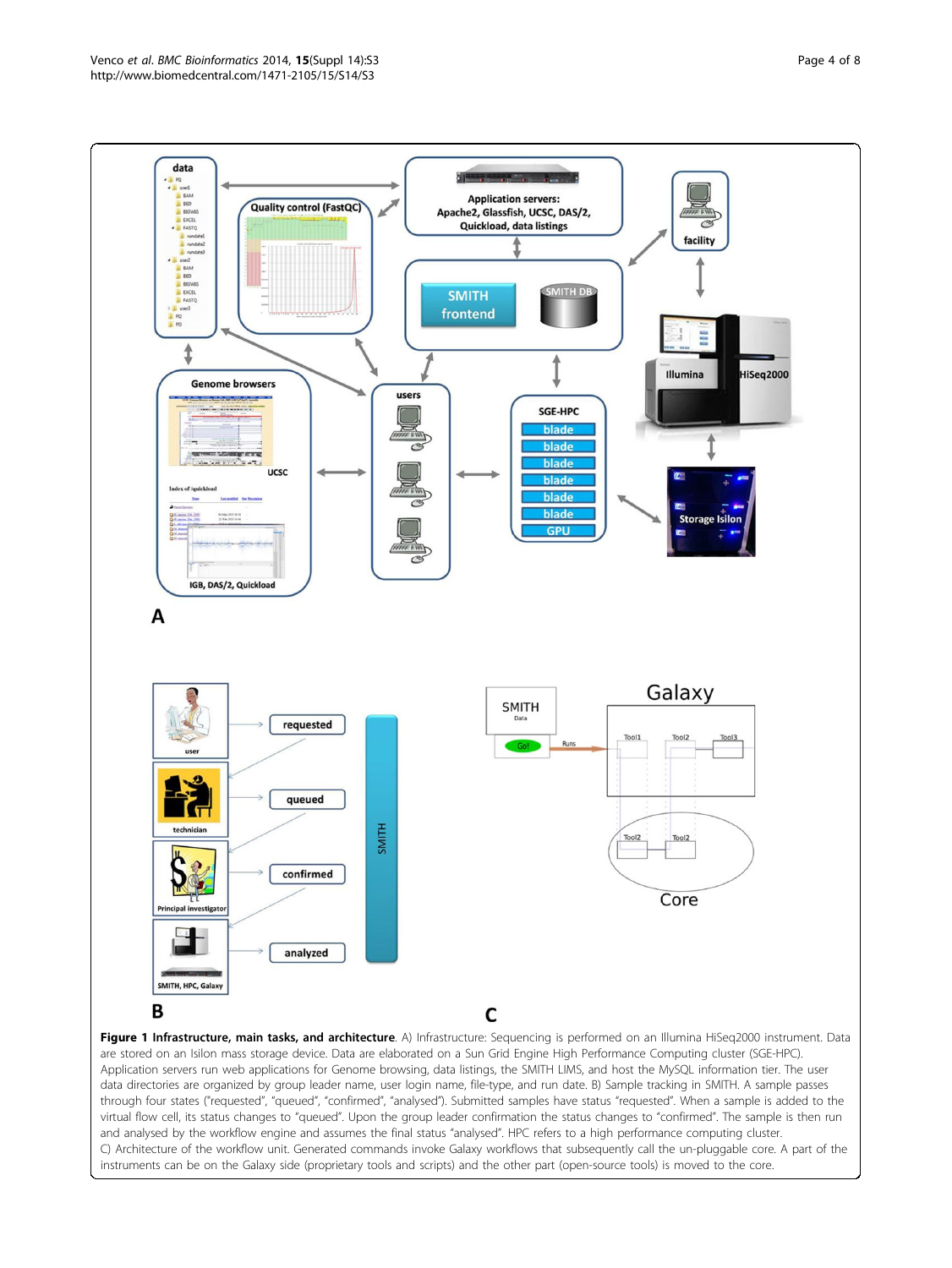the SMITH web interface. Users can also arrange samples into projects and choose collaborators for role-based access to the data. The facility staff interact with SMITH for assembling flow cells, for inserting reagent barcodes, and for keeping track of reagent stocks.

SMITH offers assistance in assembling flow cell lanes by choosing samples with compatible barcode index sequences to avoid barcode collisions at the de-multiplexing stage allowing one or two mismatches. From the user point of view, the most important features are sample submission and sample tracking. Figure [1B](#page-3-0) shows the states a sample assumes as it is passing through the sequencing pipeline. Submitted samples have sample status "requested". Before starting a new run, a virtual flow cell is generated and distributed to the group leaders involved for final approval. Samples added to the virtual flow cell change their status from "requested" to "queued". The confirmation by the group leader changes the sample status to "confirmed". Once a flow cell is run, a sample sheet needed for demultiplexing is generated automatically. When a finished run is detected, the processing engine generates and executes all the commands that are necessary to generate FASTQ data, copy the data to user directories, run FastQC, initiate Galaxy workflows for further processing and send an email alert to the user that their data are now available. At this point, the sample status changes to "analysed".

#### Role-based access

The role-based access was implemented in order to minimize data management errors. Moreover, the rolebased framework allows controlling data visibility. Users can access only data of the projects they are involved in.

SMITH supports the following roles:

- A "user" can add samples, track their state and browse the data. Users have access only to data that belong to their group leader.
- A "technician" can modify information related to sequencing runs (flow cell IDs, lanes, etc.). Technicians have access to all submitted samples.
- A "group leader" has more extended access rights, than a "user". He can access all the data of his group. A group leader confirms assembled flow cells. • An "admin" has ultimate access. Admins have access to all the data and can add new users.

#### Workflow subsystem

After the sequencing run is finished the workflow subsystem performs the data processing steps. The processing is run automatically when the raw data is ready. Alternatively, it can be initiated manually by a user. The workflow subsystem includes two levels: the scripts for initial processing from BCL (base call files) to FASTQ files and the backend processing unit that is described below. The scripts perform de-multiplexing and FASTQ conversion with CASAVA and generate quality control reports with FastQC. The architecture of the main processing unit is shown in the (Figure [1C](#page-3-0)). This architecture is created to meet two requirements: on the one hand - an extendable workflow system that is able to handle any kind of NGS data processing and on the other hand - an un-pluggable core of the computational tools that can be installed in other facilities with minimal effort and can be used for exploratory analysis. Galaxy has a highly integrative infrastructure and a friendly graphical user interface. Therefore, Galaxy is used as a primary workflow management system. Galaxy allows extending the pipelines by custom tools and scripts but requires extensive configuration. To circumvent this problem, a subset of the tools of the pipelines was integrated into the UGENE Workflow Designer [[27\]](#page-7-0), which is subsequently called by Galaxy. Because of the simple structure of the UGENE Workflow Designer, it can be easily unplugged from the system and installed to any other server or personal computer. Moreover, the way that Galaxy processes multiple inputs seems limited to the task of batch processing of NGS data. For instance, there is no direct way to support merging of multiple BAM files through the Galaxy API. That is why these functions are performed by the UGENE Workflow Designer. The current version of the workflow subsystem includes the pipeline that performs the alignment of FASTQ data with BWA [\[28](#page-7-0)] and converts the resulting data to BAM and BigWig formats.

From the technical point of view, the workflow subsystem involves the following steps:

- For each NGS run, SMITH generates scripts that include all input files and all commands to be executed during the analysis.
- The commands invoke the Galaxy runner. This is a Python script that uses the Galaxy API with the help of the BioBlend library[\[16](#page-7-0)]. The scripts provide the input, wait until Galaxy analysis has finished, and download the results.
- Galaxy partially invokes the UGENE Workflow Designer, as show in Figure 1C.

Since the workflows used in data processing are in constant change, the flexible workflow subsystem can be quickly adapted to the changes. Using the Galaxy-UGENE combination, the workflow subsystem can be extended by custom pipelines from both management systems.

In addition to data processing, the workflow subsystem manages the data structures: It puts the processed data in proper folders and writes the metadata references back to SMITH.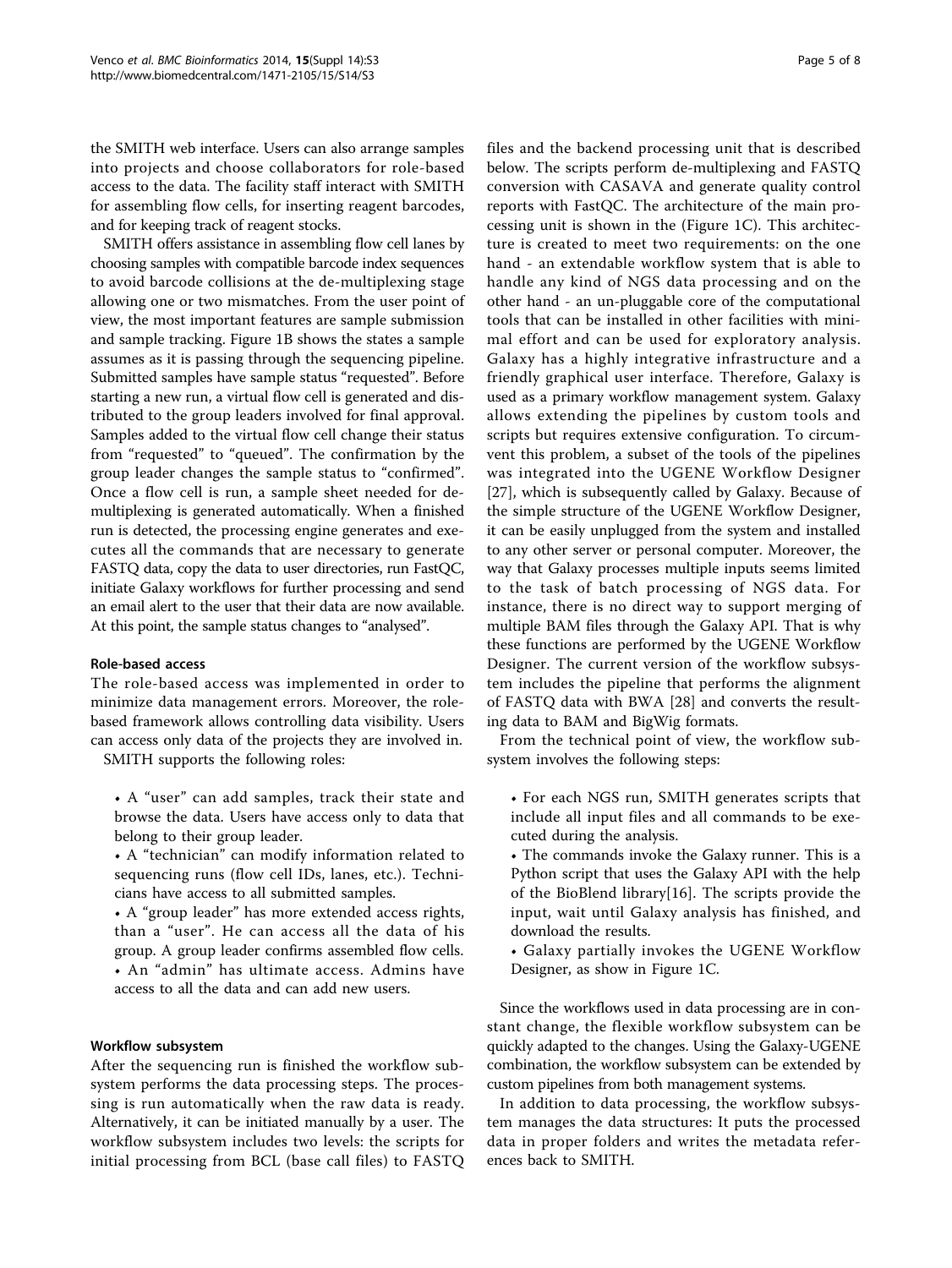## Data model

The data model of SMITH was designed for achieving the following goals:

• Progressively store all the information produced in the NGS process, from the sample request to the analysis parameters

• Manage the access to the information for all the users, depending on a role and a group

- Adapt to the existing pipelines and data flows in the research centre
- Provide the possibility to add relevant information at any time

In Figure 2 we show the IEEE (Institute of Electrical and Electronics Engineers Standards Association) model of the database. The structure of the database is described in Table [1](#page-6-0). To summarize, each step of a

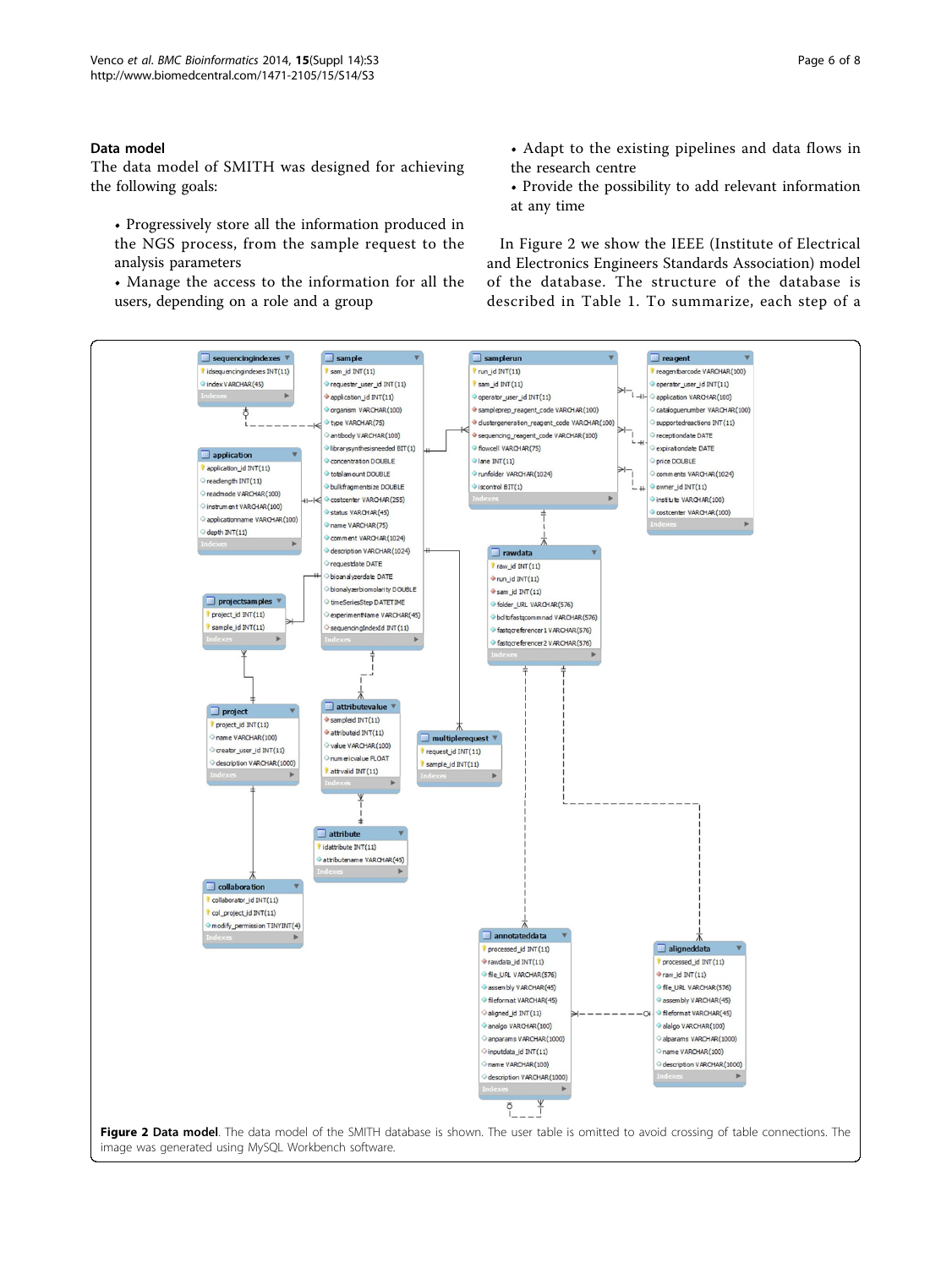<span id="page-6-0"></span>

| <b>Table</b>                           | <b>Description</b>                                                                                                                                                                                                                                                                                                                                                                                 |
|----------------------------------------|----------------------------------------------------------------------------------------------------------------------------------------------------------------------------------------------------------------------------------------------------------------------------------------------------------------------------------------------------------------------------------------------------|
| <b>User</b> (not shown in<br>Figure 2) | Includes name and surname, phone number, email, etc. The passwords are not stored in the database but provided either<br>from a Lightweight Directory Access Protocol (LDAP) server or from a file realm.                                                                                                                                                                                          |
| Sample                                 | Represents the biological sample of a sequencing experiment. Most attributes are used to set the sequencing machine.<br>A new sample is created at each new request for a sequencing experiment.                                                                                                                                                                                                   |
| <b>Application</b>                     | Contains the parameters characterizing a sequencing run: Read length, read mode, and sequencing depth. These<br>parameters have been combined into a set of predefined recipes. This approach makes it easier for the user to choose<br>appropriate parameters and reduces the number of possible applications, which in turn facilitates sequencing diverse<br>sample in the same sequencing run. |
| SequencingIndexes                      | Contains all the possible sequencing barcode indices used in the laboratory. When the users prepare their own<br>sequencing library, they must provide information about the sequencing barcode indices.                                                                                                                                                                                           |
| <b>MultipleRequest</b>                 | Using the web interface, it is possible to request more than one sample at the same time. Such samples are linked by the<br>MultipleRequest table.                                                                                                                                                                                                                                                 |
| Project                                | Groups the samples into projects. A project is associated to a list of users (collaborators). The project creator can set<br>special permissions for collaborators to view or modify the information regarding specific samples.                                                                                                                                                                   |
| <b>AttributeValue</b>                  | Connects each sample to custom attributes and values. This approach permits enriching each sample with specific meta-<br>data that can be used for searching for specific samples and for statistical analyses. Note that all the tables connected to<br>sample and representing the results of the sequencing and the following analyses will be connected to the meta-data.                      |
| SampleRun                              | Represents the run of the sequencing machine for a specific sample, connected to the sequencing reagents used. Many<br>samples can run together and be connected by the same run_id.                                                                                                                                                                                                               |
| <b>RawData</b>                         | Keep track of FASTQ files produced. It stores the paths to files, samples and runs that originated the data.                                                                                                                                                                                                                                                                                       |
| AlignedData                            | Stores the algorithm and the reference genome used as well as the path to the resulting aligned data (in BAM format)                                                                                                                                                                                                                                                                               |
| AnnotatedData                          | Analysis steps following the alignment are saved in this table. Many algorithms use as input the output of a precedent<br>step. Thus, the table contains a one-to-many reference to itself.                                                                                                                                                                                                        |

# sequencing experiment is mapped to the database, from the request to the production of specific files from diverse algorithms. Partially, table records are generated manually by users, especially during the early steps. At later stages, table records are generated automatically by the analysis work flows. The attribute-value structure permits enriching each sample, and thus all the connected entities, with a detailed description that can easily be translated to xml or other formats that might be useful for other analysis purposes (for example clustering algorithms). The possibility to regroup samples into projects facilitates customizing role-based access to the data.

#### Advantages of using SMITH

The first version of SMITH had been deployed in September 2011. Since then, more than 4000 samples sequenced on 170 flow cells have been processed. The use of SMITH led to a drastic reduction of the time it takes to carry out primary and secondary data analyses. Primary data analysis refers to de-multiplexing and conversion of BCL to FASTQ format. SMITH automatically generates and launches the scripts needed for primary data analysis. Depending on read length and read mode (single read or paired end read), primary data analysis is generally finished within a few hours after the last chemistry cycle. Secondary data analysis is considerably more complex and our pipelines are in constant evolution. However, the integration with the Galaxy system makes the data available to a wide range of custom scripts.

# Discussion and conclusions

In this study, we described SMITH (Sequencing Machine Information Tracking and Handling), a system for data management in an Illumina sequencing facility that helps to decrease the data-delivery time. SMITH is designed to orchestrate sequencing and data analyses performed by the Genomic Unit of the Italian Institute of Technology (IIT). Utilizing a MySQL database, JAVA EE technology and a Galaxy workflow subsystem, SMITH helps to setup a sequencing experiment, track meta-data artefacts, process raw data and manage data folders. SMITH is a lightweighed, yet effective web-based solution for the management of Illumina sequencing data, which covers the entire workflow from the sequencing request to data presentation in a genome browser compatible data format. Future developments of SMITH will be directed towards taking advantage of the attribute-value pair based description of samples for statistical analyses of in-house generated data as well as for meta-analyses using publicly available data.

#### Availability and requirements

The demo version of SMITH is available at [[16](#page-7-0)]. The maintained source code is freely available at [[29\]](#page-7-0) under the terms of the MIT licence.

SMITH can be used for the management of NGS experiments derived from the Illumina platform. A system administrator will have to install and maintain a MySQL server and a JavaEE application server. Management of data produced by other sequencing platforms may be